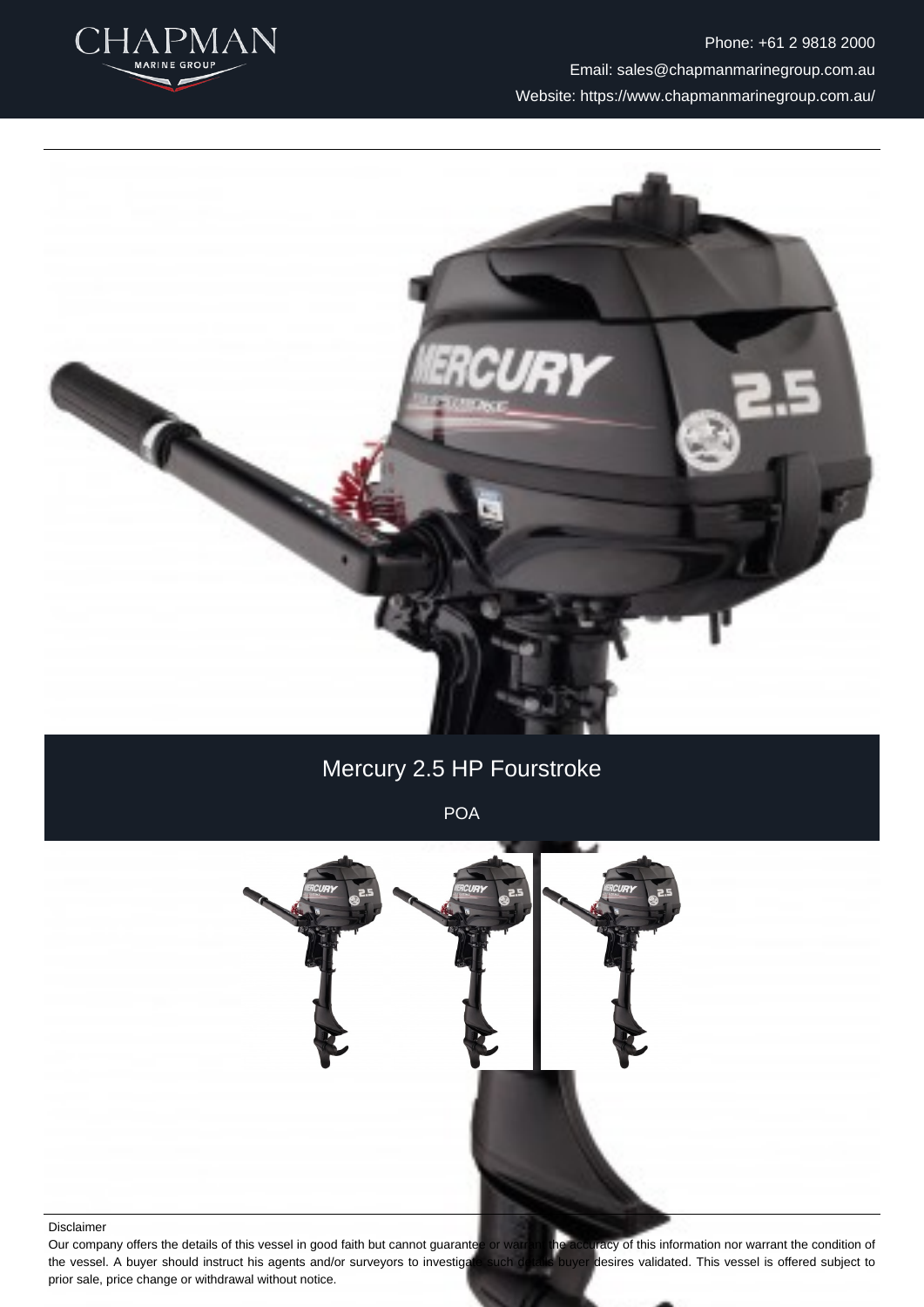

Phone: +61 2 9818 2000 Email: sales@chapmanmarinegroup.com.au Website: https://www.chapmanmarinegroup.com.au/

## **Specifications**

#### **Boat Details**

Price **POA** Boat Brand Mercury Model 2.5 HP (Fourstroke) Length 0.00 Hull Style **Hull Type** Power Type **Stock Number** 0 **Condition** New New State State New South Wales

Suburb **Engine Make** Mercury ROZELLE **Engine Make** Mercury

Year 2021 Category Boat Engines and Outboards

Ξ

#### **Description**

Mercury 2.5 HP Fourstroke - With models ranging from 30hp to 2.5hp, the Mercury FourStroke Portable are suited to everything from small inflatables to aluminium dinghies and punts. Mercury's FourStroke Portables are designed with leading edge features for enhanced reliability and performance. HP / kW

• 2.5 / 1.9

Engine type

• 1 cylinder

Displacement (CID/CC) • 5.2 / 85

Full throttle RPM • 4500-5500

Fuel induction system • 2-valve pushrod (overhead valve)

Recommended fuel

• 87 octane compatible (up to 10% ethanol)

Recommended oil • Mercury FourStroke Oil 10W-30

Engine protection operator warning system • Over-rev

- 
- **Starting**
- Manual

Steering • Tiller with 360° turning

Disclaimer

Our company offers the details of this vessel in good faith but cannot guarantee or warrant the accuracy of this information nor warrant the condition of the vessel. A buyer should instruct his agents and/or surveyors to investigate such details buyer desires validated. This vessel is offered subject to prior sale, price change or withdrawal without notice.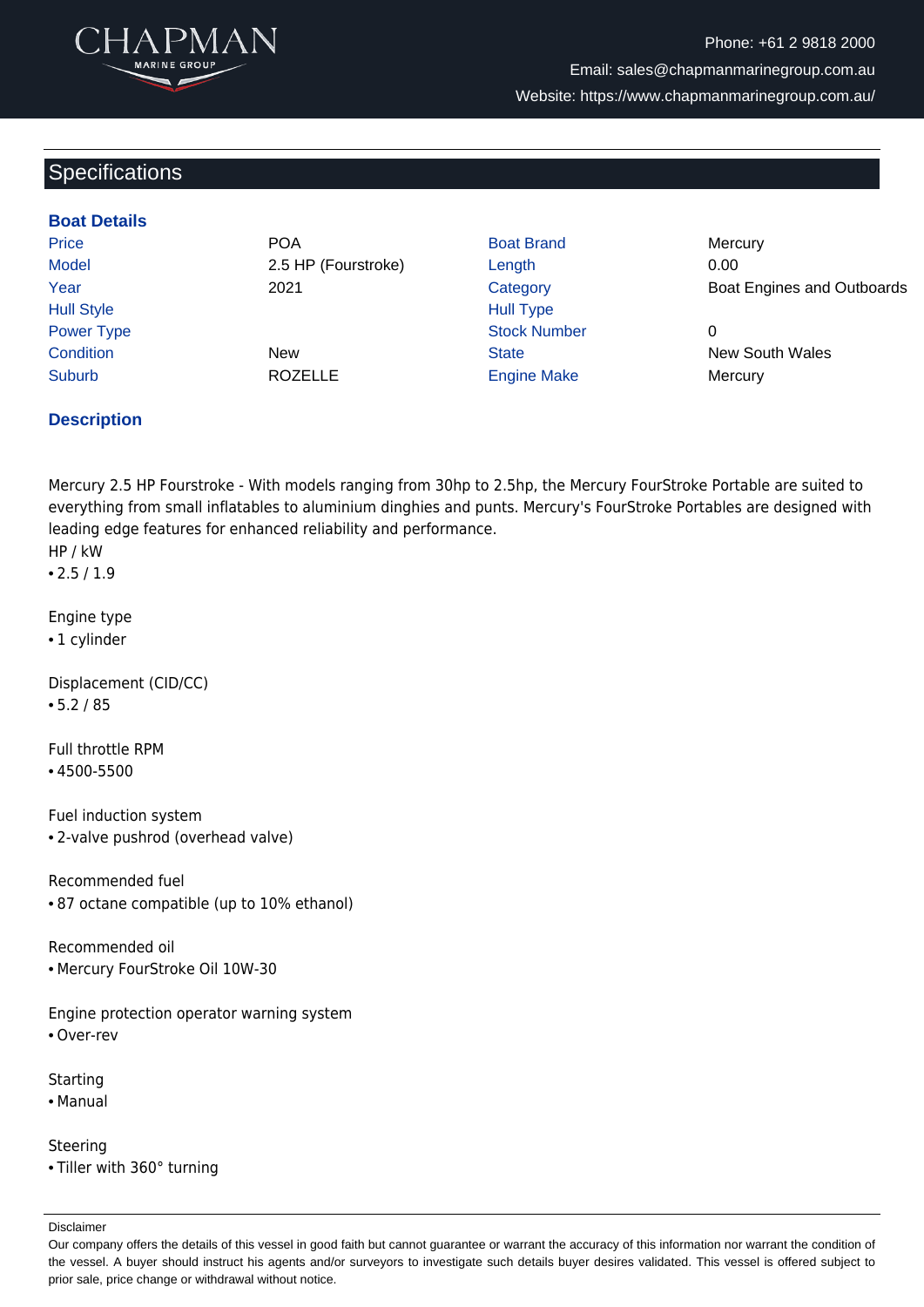

Ξ

Shaft length • 15" / 381 mm

Gearcase ratio

• 2.15:1

Dry weight \*Lightest model available • 38 lbs / 17 kg

CARB star rating

• 3

Emissions Star Rating • 3

Bore and stroke • 2.16 x 1.42" / 55 x 36 mm

**Ignition** • CDI w/electronic spark advance

Fuel system

• Carbureted

Cooling system • Water-cooled with thermostat

Gear shift

• F-N

Gearcase options

• Standard

Trim system

• 4 position

Trim positions • 4

Exhaust system

• Above prop

Shallow water trim range (degrees) • 16

Color

• Phantom Black

Disclaimer

Our company offers the details of this vessel in good faith but cannot guarantee or warrant the accuracy of this information nor warrant the condition of the vessel. A buyer should instruct his agents and/or surveyors to investigate such details buyer desires validated. This vessel is offered subject to prior sale, price change or withdrawal without notice.